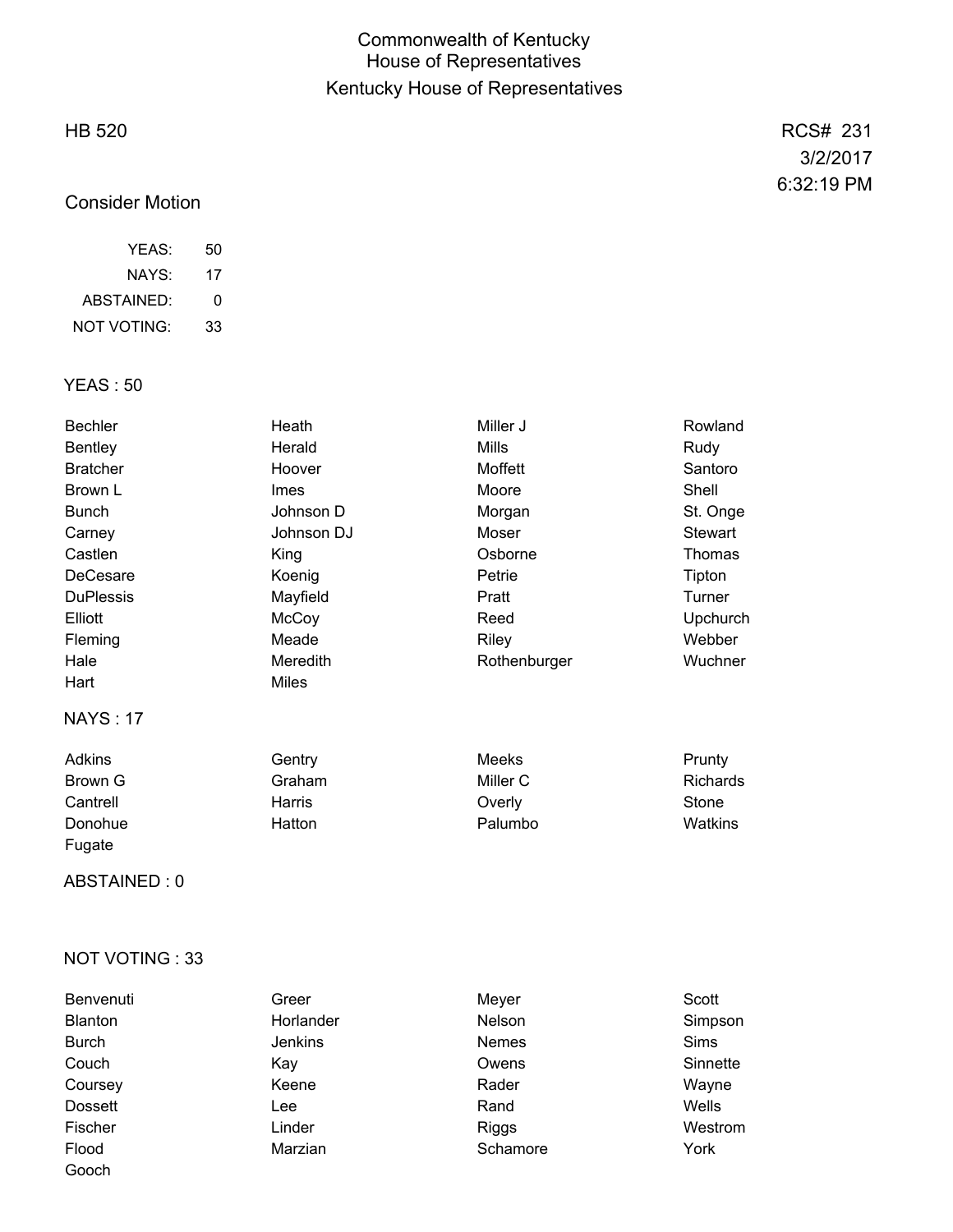# Commonwealth of Kentucky House of Representatives Kentucky House of Representatives

HB 520 AN ACT relating to charter schools. APPROPRIATION

RCS# 240

3/3/2017 4:09:01 PM

### Pass

| YEAS:       | 56 |
|-------------|----|
| NAYS:       | 39 |
| ABSTAINED:  | O  |
| NOT VOTING: | 5  |

### YEAS : 56

| <b>Bentley</b><br>Hart<br><b>Meredith</b><br>Rowland<br>Benvenuti<br><b>Miles</b><br>Heath<br>Miller J<br><b>Blanton</b><br>Herald<br>Rudy<br>Moffett<br>Santoro<br><b>Bratcher</b><br>Hoover | Rothenburger |
|-----------------------------------------------------------------------------------------------------------------------------------------------------------------------------------------------|--------------|
|                                                                                                                                                                                               |              |
|                                                                                                                                                                                               |              |
|                                                                                                                                                                                               |              |
|                                                                                                                                                                                               |              |
| Shell<br><b>Bunch</b><br>Moore<br>Imes                                                                                                                                                        |              |
| Johnson D<br>St. Onge<br>Carney<br>Morgan                                                                                                                                                     |              |
| Castlen<br>Johnson DJ<br>Moser<br>Thomas                                                                                                                                                      |              |
| DeCesare<br><b>Nemes</b><br>Tipton<br>King                                                                                                                                                    |              |
| Osborne<br>Turner<br><b>Dossett</b><br>Koenig                                                                                                                                                 |              |
| <b>DuPlessis</b><br>Upchurch<br>Petrie<br>Lee                                                                                                                                                 |              |
| Elliott<br>Linder<br>Webber<br>Pratt                                                                                                                                                          |              |
| Wells<br>Fischer<br>Mayfield<br>Prunty                                                                                                                                                        |              |
| Reed<br>Wuchner<br>Fleming<br>McCoy                                                                                                                                                           |              |
| <b>NAYS: 39</b>                                                                                                                                                                               |              |
| Miller C<br><b>Adkins</b><br>Graham<br>Simpson                                                                                                                                                |              |
| <b>Sims</b><br><b>Mills</b><br>Brown G<br>Harris                                                                                                                                              |              |
| Hatton<br>Nelson<br>Sinnette<br>Brown L                                                                                                                                                       |              |
| <b>Burch</b><br>Horlander<br>Overly<br><b>Stewart</b>                                                                                                                                         |              |
| <b>Jenkins</b><br>Stone<br>Cantrell<br>Owens                                                                                                                                                  |              |
| Palumbo<br>Watkins<br>Couch<br>Kay                                                                                                                                                            |              |
| Keene<br>Rand<br>Wayne<br>Coursey                                                                                                                                                             |              |
| Westrom<br>Donohue<br>Marzian<br><b>Richards</b>                                                                                                                                              |              |
| York<br><b>Meeks</b><br>Schamore<br>Fugate                                                                                                                                                    |              |
| Scott<br>Gentry<br>Meyer                                                                                                                                                                      |              |

ABSTAINED : 0

## NOT VOTING : 5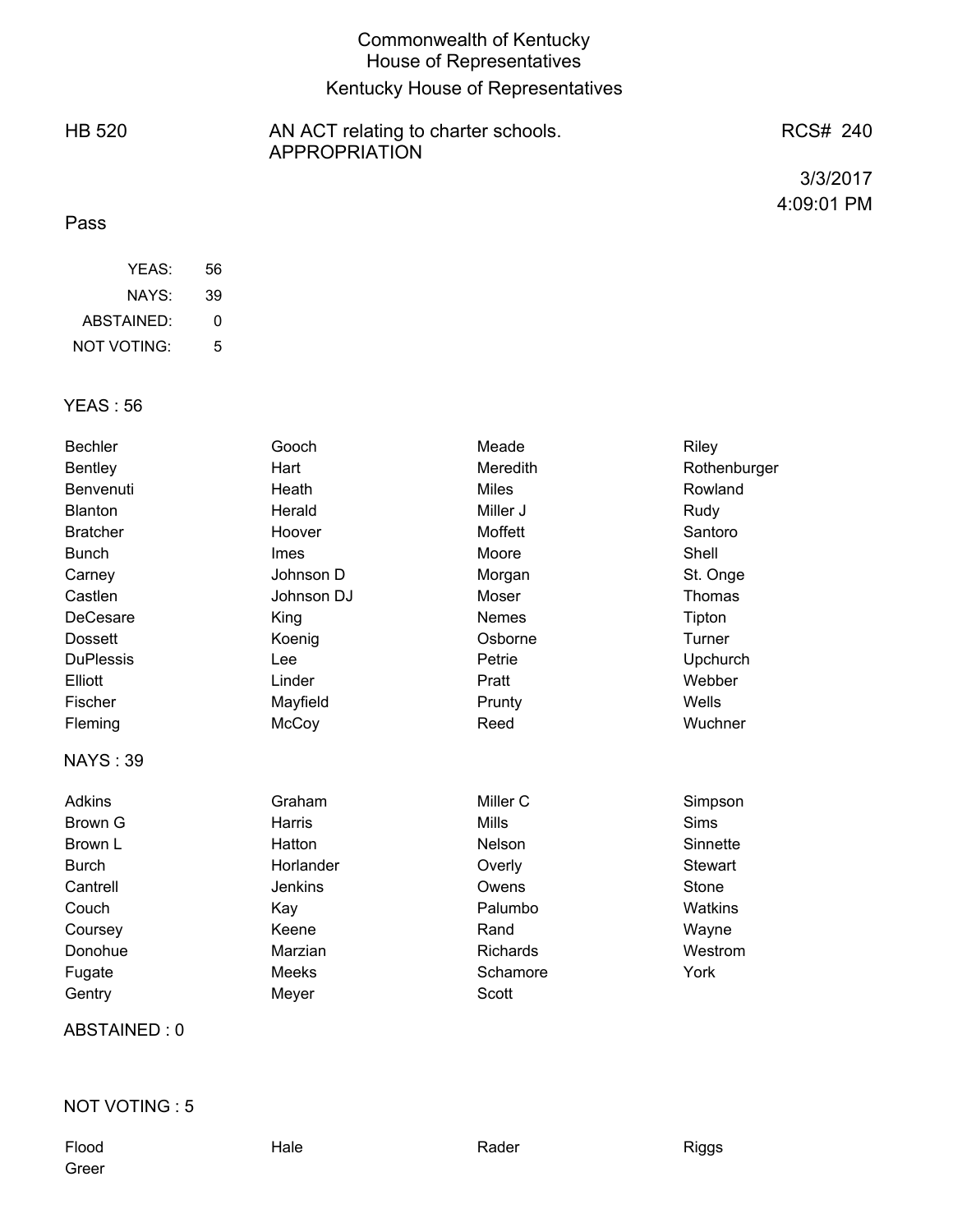|                        |                     |                                | <b>Commonwealth of KY Senate</b>                 |            |               |                  |
|------------------------|---------------------|--------------------------------|--------------------------------------------------|------------|---------------|------------------|
|                        |                     |                                | 2017 Regular Session                             |            |               |                  |
|                        |                     |                                | Wednesday, March 15, 2017                        |            |               | <b>YEA</b><br>13 |
|                        | <b>Bill: HB 520</b> |                                |                                                  |            |               | <b>NAY</b><br>24 |
| <b>Motion to:</b>      |                     | <b>SUSPENSION OF THE RULES</b> |                                                  |            |               | <b>PASS</b>      |
| Title:                 |                     | appropriation therefor.        | AN ACT relating to charter schools and making an |            |               | 0                |
|                        |                     | YNP                            |                                                  | <b>YNP</b> |               | YNP              |
| *Alvarado              |                     |                                | *Hornback                                        |            | *Schroder     |                  |
| *Bowen                 |                     |                                | *Humphries                                       |            | *Seum         |                  |
| *Buford                |                     |                                | Jones                                            |            | *Smith        |                  |
| *Carpenter             |                     |                                | *Kerr                                            |            | *Stivers      |                  |
|                        | *Carroll, Danny     |                                | *McDaniel                                        |            | *Thayer       |                  |
| <b>Carroll, Julian</b> |                     |                                | <b>McGarvey</b>                                  |            | <b>Thomas</b> |                  |
| <b>Clark</b>           |                     |                                | *Meredith                                        |            | Turner        |                  |
| *Embry                 |                     |                                | <b>Neal</b>                                      |            | Webb          |                  |
| *Girdler               |                     |                                | <b>Parrett</b>                                   |            | *West         |                  |
| *Givens                |                     |                                | <b>*Raque Adams</b>                              |            | *Westerfield  |                  |
| <b>Harper Angel</b>    |                     |                                | <b>Ridley</b>                                    |            | *Wilson       |                  |
| *Harris                |                     |                                | <b>*Robinson</b>                                 |            | *Wise         |                  |
| *Higdon                |                     |                                | *Schickel                                        |            |               | 1:34 PM          |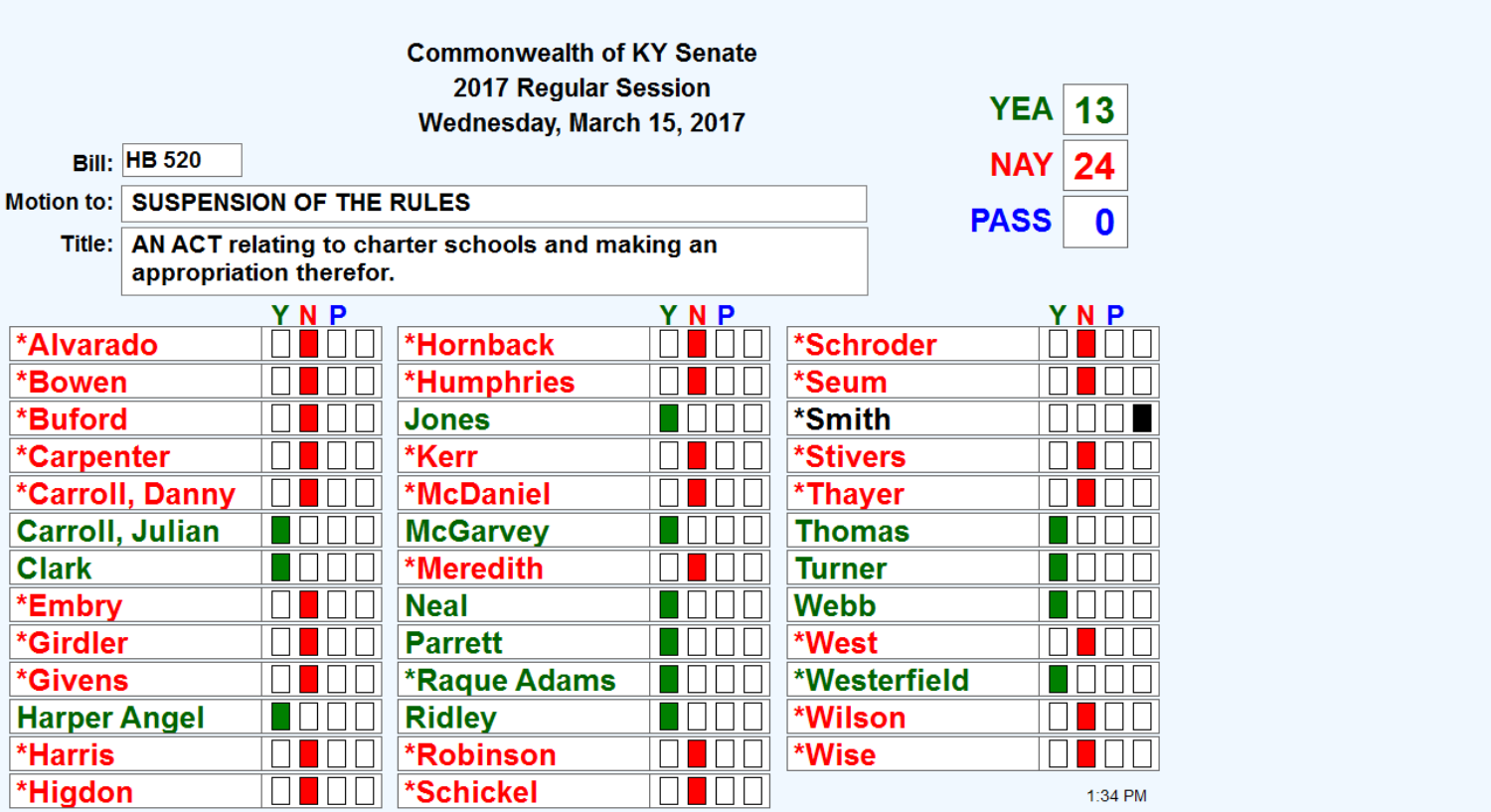|                        |                     |                             | <b>Commonwealth of KY Senate</b>                          |     |                        |             |         |  |
|------------------------|---------------------|-----------------------------|-----------------------------------------------------------|-----|------------------------|-------------|---------|--|
|                        |                     |                             | 2017 Regular Session<br>Wednesday, March 15, 2017         |     |                        | <b>YEA</b>  | 23      |  |
|                        | <b>Bill: HB 520</b> |                             |                                                           |     |                        | NAY.        | 15      |  |
| Motion to:             |                     | <b>PASS HB 520 W/ SCS 1</b> |                                                           |     |                        | <b>PASS</b> | 0       |  |
|                        |                     | appropriation therefor.     | Title:   AN ACT relating to charter schools and making an |     |                        |             |         |  |
|                        |                     |                             |                                                           | YNP |                        |             | N P     |  |
| *Alvarado              |                     |                             | *Hornback                                                 |     | *Schroder              |             |         |  |
| *Bowen                 |                     |                             | <b>*Humphries</b>                                         |     | *Seum                  |             |         |  |
| *Buford                |                     |                             | <b>Jones</b>                                              |     | *Smith                 |             |         |  |
| *Carpenter             |                     |                             | *Kerr                                                     |     | <i><b>*Stivers</b></i> |             |         |  |
|                        | *Carroll, Danny     |                             | <b>*McDaniel</b>                                          |     | *Thayer                |             |         |  |
| <b>Carroll, Julian</b> |                     |                             | <b>McGarvey</b>                                           |     | <b>Thomas</b>          |             |         |  |
| <b>Clark</b>           |                     |                             | *Meredith                                                 |     | Turner                 |             |         |  |
| *Embry                 |                     |                             | <b>Neal</b>                                               |     | Webb                   |             |         |  |
| *Girdler               |                     |                             | <b>Parrett</b>                                            |     | *West                  |             |         |  |
| <i><b>*Givens</b></i>  |                     |                             | <b>*Raque Adams</b>                                       |     | *Westerfield           |             |         |  |
| <b>Harper Angel</b>    |                     |                             | <b>Ridley</b>                                             |     | *Wilson                |             |         |  |
| <b>*Harris</b>         |                     |                             | <b>*Robinson</b>                                          |     | *Wise                  |             |         |  |
| *Higdon                |                     |                             | *Schickel                                                 |     |                        |             | 2:41 PM |  |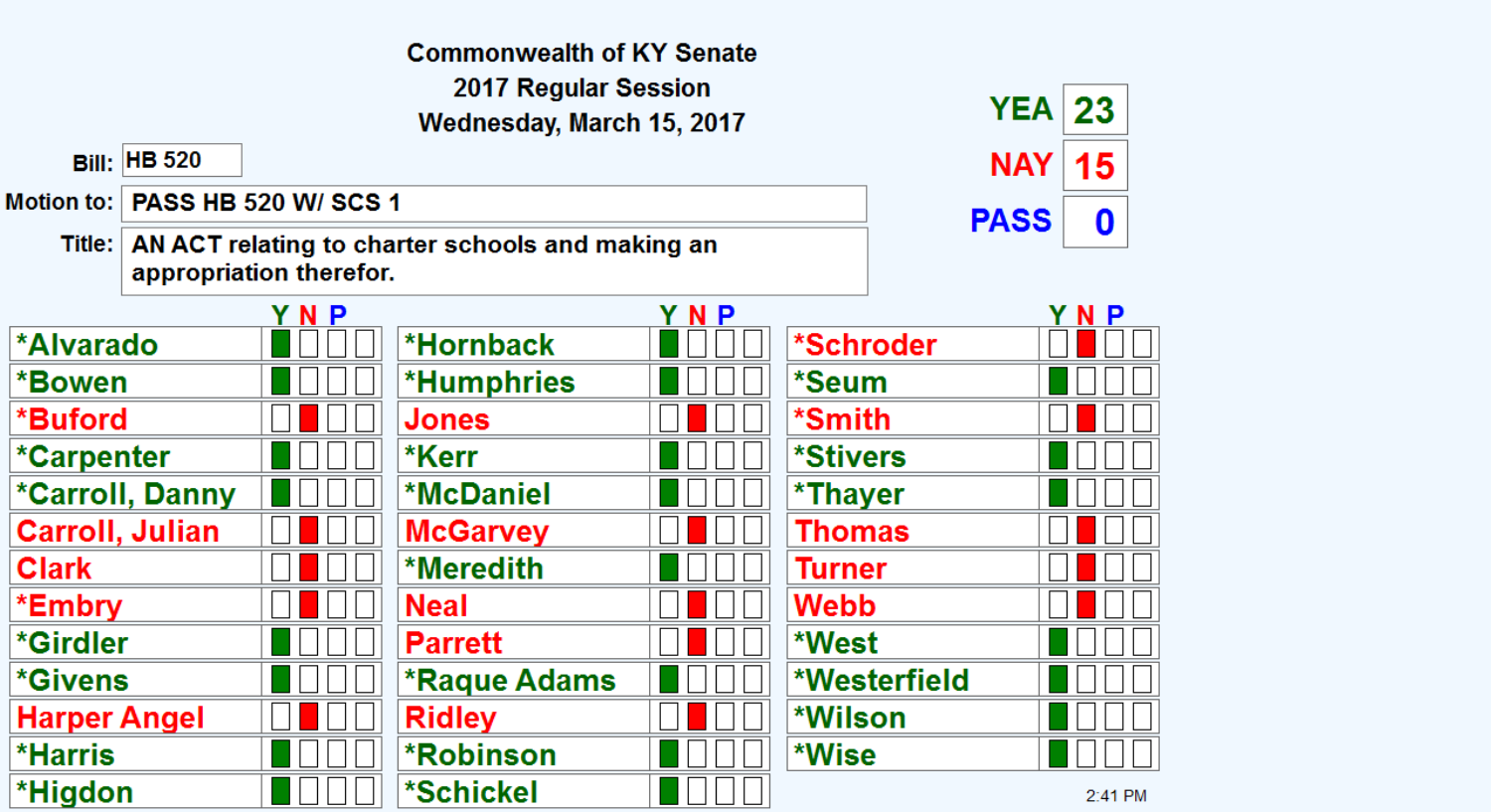# Commonwealth of Kentucky House of Representatives Kentucky House of Representatives

## HB 520 SCS 1 RCS# 341

3/15/2017 7:17:16 PM

| YFAS:       | 53 |
|-------------|----|
| NAYS:       | 37 |
| ABSTAINED:  | O  |
| NOT VOTING: | 10 |

## YEAS : 53

| <b>Bechler</b>   | Heath        | Meredith        | Rothenburger   |
|------------------|--------------|-----------------|----------------|
| <b>Bentley</b>   | Herald       | Miller J        | Rowland        |
| <b>Bratcher</b>  | Hoover       | <b>Mills</b>    | Rudy           |
| <b>Bunch</b>     | Imes         | Moffett         | Santoro        |
| Carney           | Johnson D    | Moore           | Shell          |
| Castlen          | Johnson DJ   | Moser           | St. Onge       |
| DeCesare         | King         | <b>Nemes</b>    | Thomas         |
| <b>Dossett</b>   | Koenig       | Osborne         | Tipton         |
| <b>DuPlessis</b> | Lee          | Petrie          | Turner         |
| Elliott          | Linder       | Pratt           | Upchurch       |
| Fischer          | Mayfield     | Prunty          | Webber         |
| Fleming          | McCoy        | Reed            | Wells          |
| Gooch            | Meade        | Riley           | Wuchner        |
| Hart             |              |                 |                |
| <b>NAYS: 37</b>  |              |                 |                |
| <b>Adkins</b>    | Graham       | Meyer           | Scott          |
| Brown G          | Greer        | Miller C        | Simpson        |
| <b>Burch</b>     | Harris       | Nelson          | <b>Sims</b>    |
| Cantrell         | Hatton       | Overly          | Sinnette       |
| Couch            | Jenkins      | Owens           | <b>Stewart</b> |
| Coursey          | Kay          | Palumbo         | Stone          |
| Donohue          | Keene        | <b>Richards</b> | Watkins        |
| Flood            | Marzian      | <b>Riggs</b>    | Westrom        |
| Fugate           | <b>Meeks</b> | Schamore        | York           |
| Gentry           |              |                 |                |

### ABSTAINED : 0

### NOT VOTING : 10

Brown L Miles

Benvenuti Hale Morgan Rand Blanton Horlander Rader Wayne